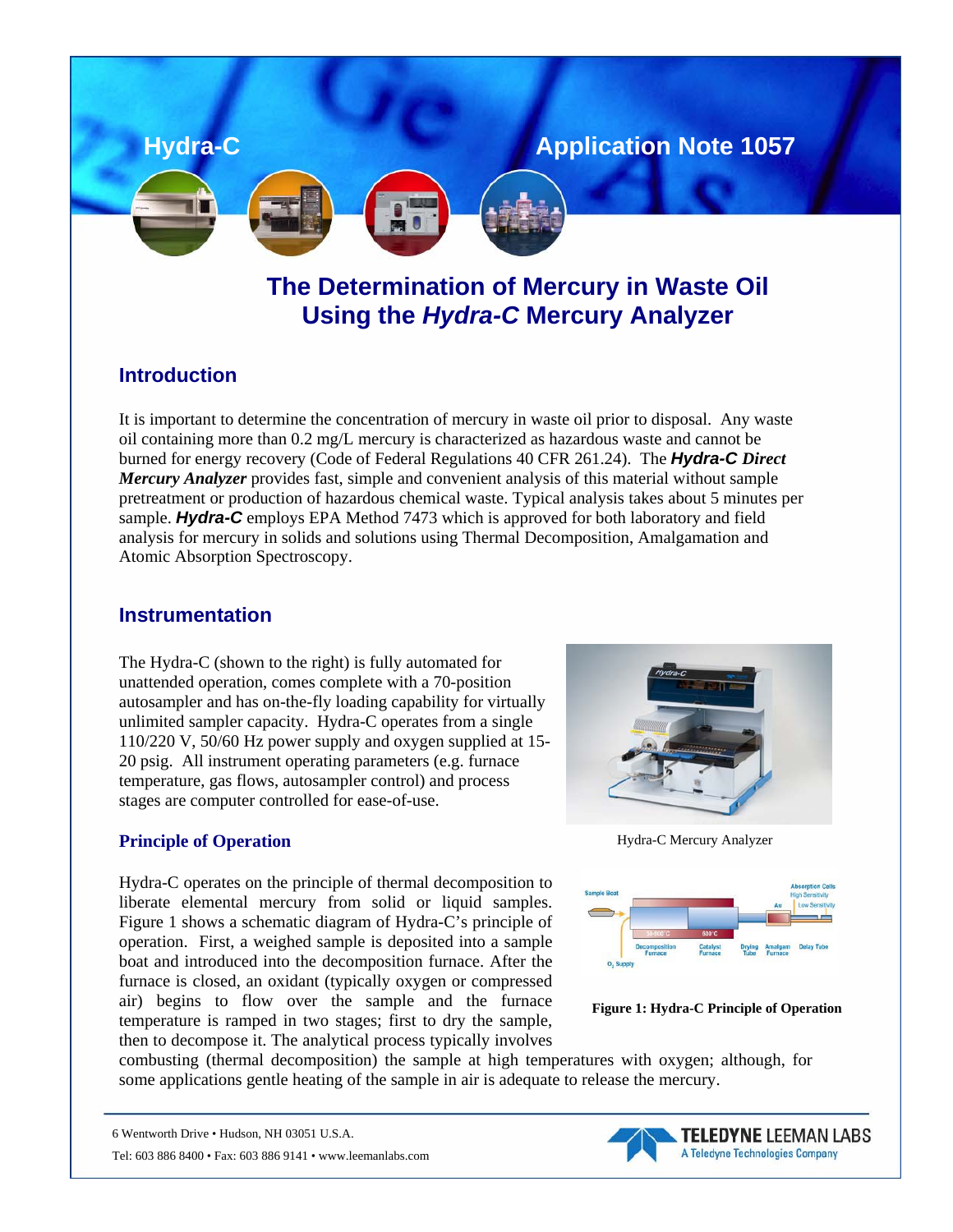During the combustion step the evolved gases are carried through a heated catalyst to produce free mercury while removing halogens, nitrogen oxides, and sulfur oxides. The remaining combustion products including elemental mercury (Hg) are swept first through a dryer and then through a gold amalgamation trap where all elemental mercury is captured. Following the decomposition step, the amalgamation trap is heated and the free mercury is carried into an atomic absorption spectrometer. The mercury level is reported using a wide dynamic range detection system that operates from 0.005 ng (its detection limit) to its upper limit of 1000 ng. For applications requiring significantly higher detection capability an optional high range detection system is available which can be used to analyze samples containing up to 20,000 ng of Hg.

#### **Experimental**

Table I shows the instrument parameters employed for the analysis of waste oil. For these analyses nickel boats were used for all samples and standards and air was used as the oxidant gas.

| Parameter                   | Setting                     |  |  |
|-----------------------------|-----------------------------|--|--|
| Dry                         | $100^{\circ}$ C for 30 sec. |  |  |
| Decomposition               | 800°C for 200 sec.          |  |  |
| Catalyst                    | $600^{\circ}$ C             |  |  |
| <b>Catalyst Wait Period</b> | 60 sec.                     |  |  |
| Gold Trap                   | 600°C for 30 sec.           |  |  |
| Measurement                 | 100 sec.                    |  |  |
| Air Flow                    | 350 ml/min                  |  |  |

#### **Table I: System Parameters**

### **Calibration**

The calibration curves were created by injecting differing masses of Conostan 100 ppm mercury in base oil.